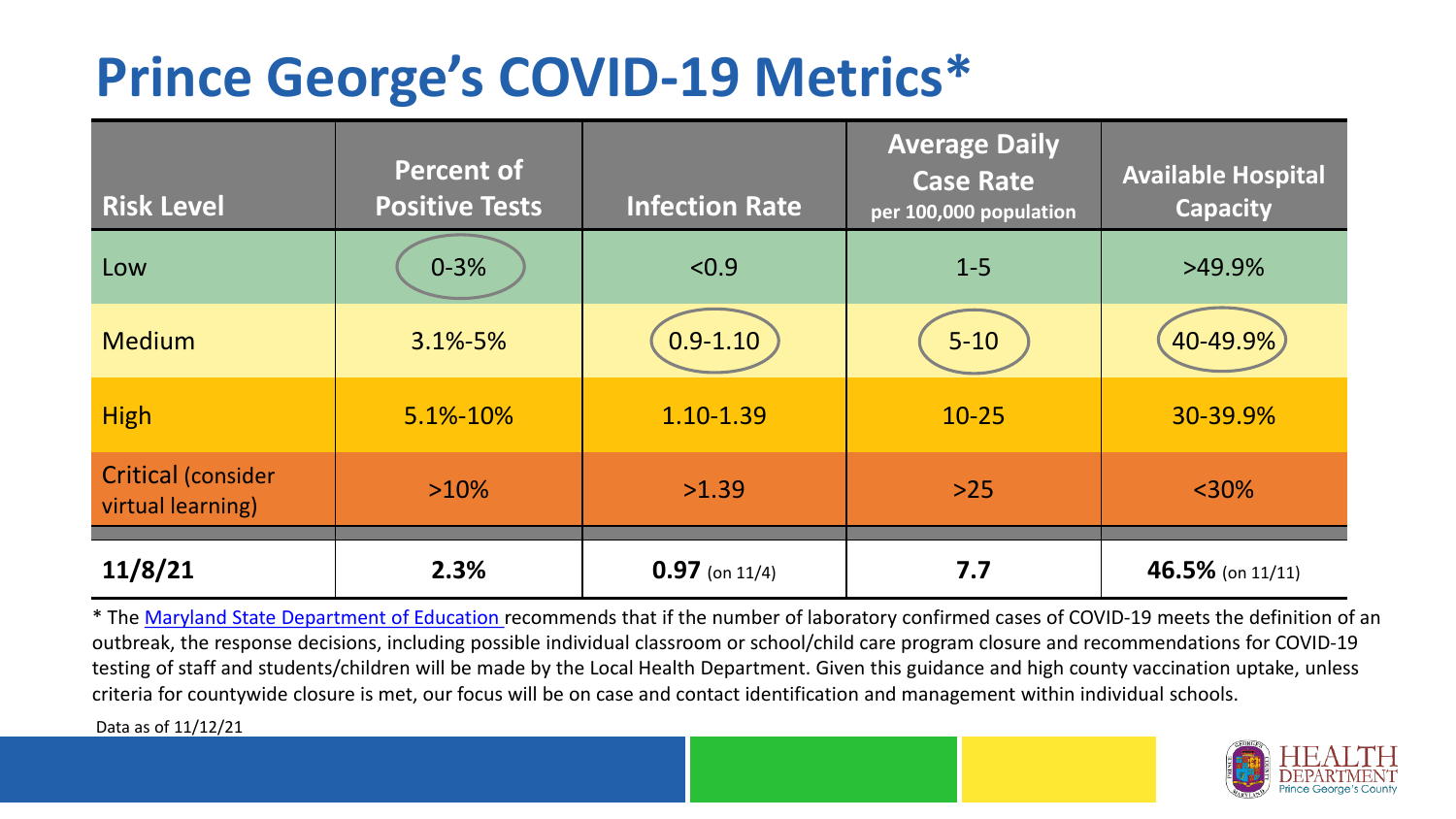# **COVID-19 Community Transmission and Vaccination**

Per the [CDC updated guidance for COVID-19 Prevention in K-12 Schools,](https://www.cdc.gov/coronavirus/2019-ncov/community/schools-childcare/k-12-guidance.html) vaccination is considered the leading prevention strategy for those who are eligible, and **Prince George's County exceeds the percentage of U.S. vaccinations for ages 12 and above**. The CDC also emphasizes using multiple prevention strategies together consistently, included universal indoor masking, as needed based on the level of community transmission and vaccine coverage.



\*County-specific data as of 11/12/21; all other data accessed on 11/12/21 at:<https://covid.cdc.gov/covid-data-tracker>

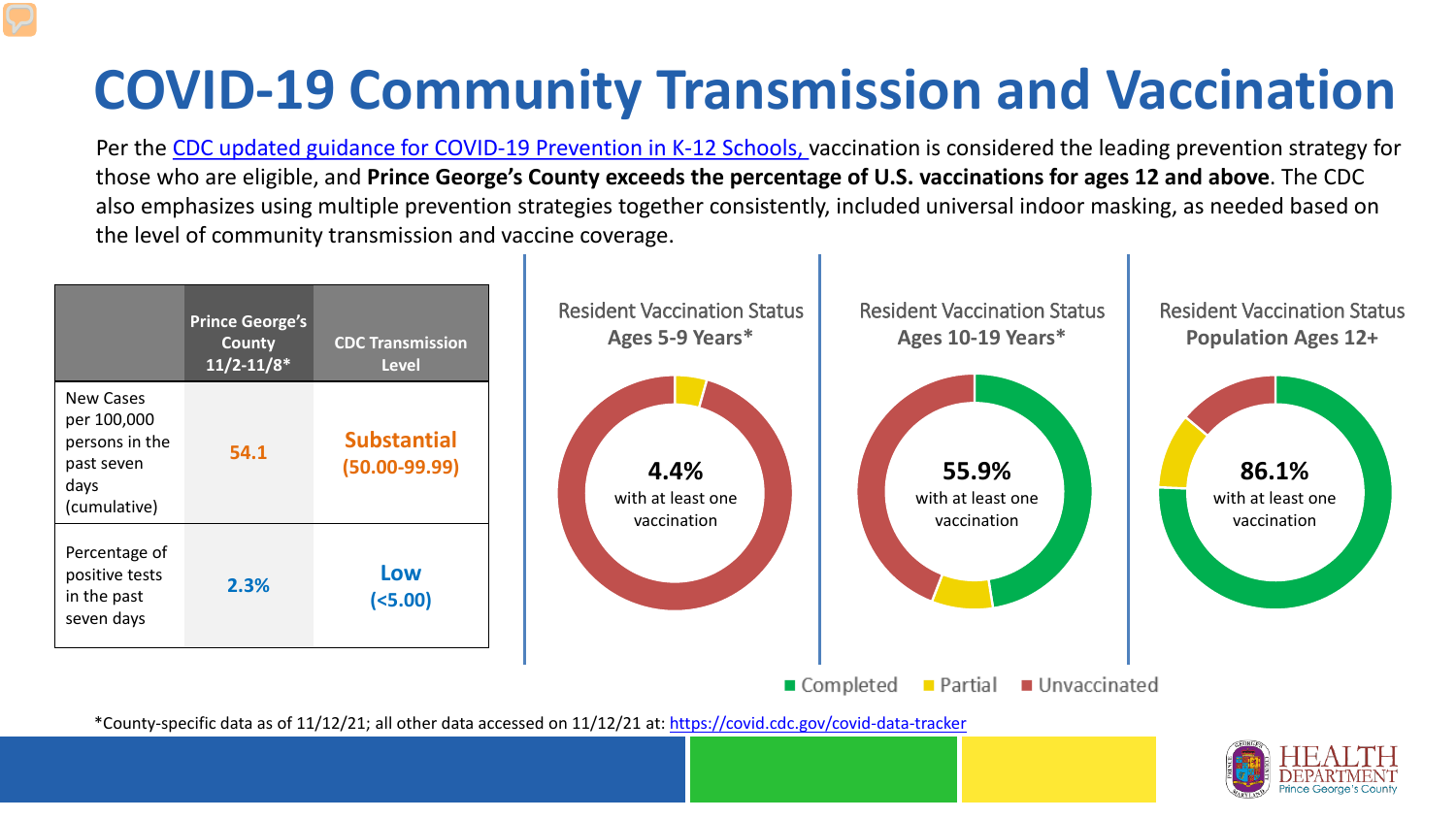### **Testing: Percent Positive** (past 7 days by test date)

The percent of tests returning as positive for county residents was 2.3% at the beginning of this week. We have remained below 3% for nearly one month.

3.1% 3.2% 3.1% 2.9% 2.9% 2.8% 2.8% 2.7% 2.5% 2.5% 2.4% 2.3% 2.2% 2.2% 2.2% 2.2% 2.2% 2.3% 2.5% 2.4% 2.5% 2.4% 2.3% 2.3% 2.3% 2.2% 2.2% 2.3% 2.3% 2.3% 0.0% 0.5% 1.0% 1.5% 2.0% 2.5% 3.0% 3.5% 4.0% 10-Oct 11-Oct 12-Oct 13-Oct 14-Oct 15-Oct 16-Oct 17-Oct 18-Oct 19-Oct 20-Oct 21-Oct 22-Oct 23-Oct 24-Oct 25-Oct 26-Oct 27-Oct 28-Oct 29-Oct 30-Oct 31-Oct 1-Nov 2-Nov 3-Nov 4-Nov 5-Nov 6-Nov 7-Nov 8-Nov

**Percent of Positive COVID-19 Tests by Date Collected** (as of 11/12/21)

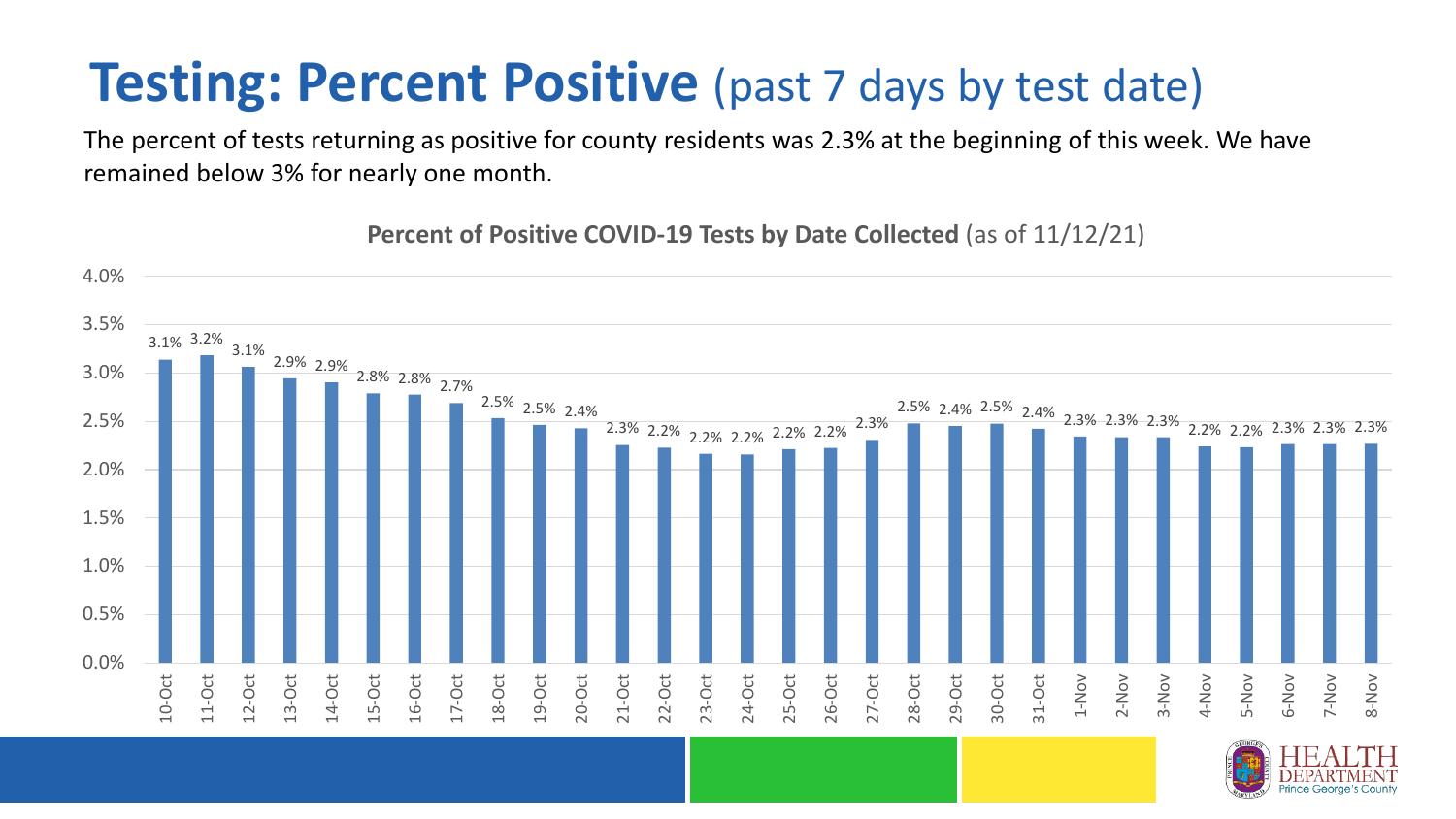## **Infection Rate for Prince George's County**



#### **Estimated by ovidActNow.org**

Accessed 11/12/2021. Each data point is a 14-day weighted average. Presented as the most recent seven days of data as a dashed line, as data is often revised by states several days after reporting.

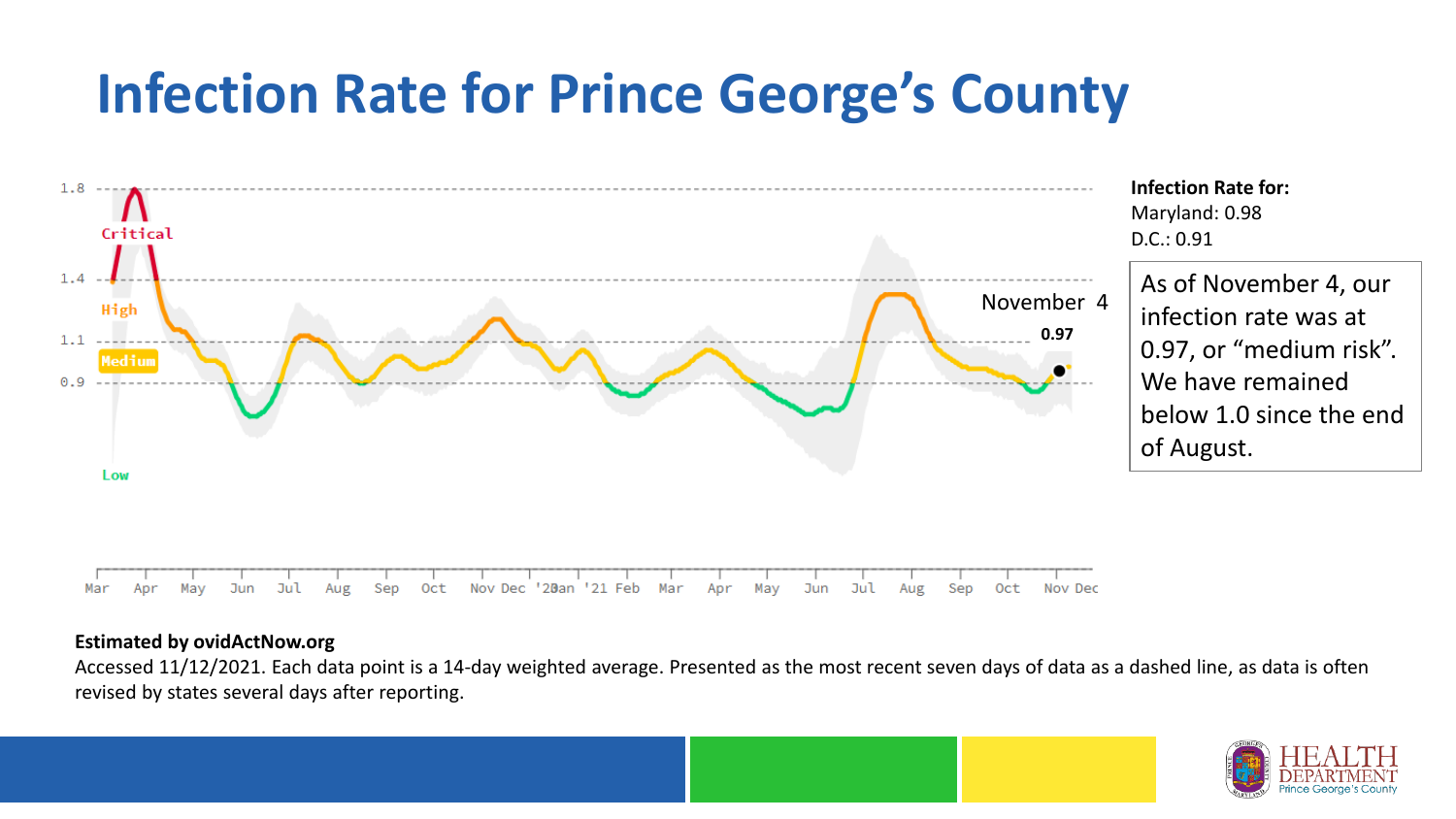### **Average Daily Case Rate** (7-day Average by test date)

**The daily case rate at the beginning of this week was 7.7 new cases per 100,000 resident.** We have remained below 8.0 for over one week.



**Average New COVID-19 Cases Per Day Per 100,000 Residents**

Data as of 11/12/21